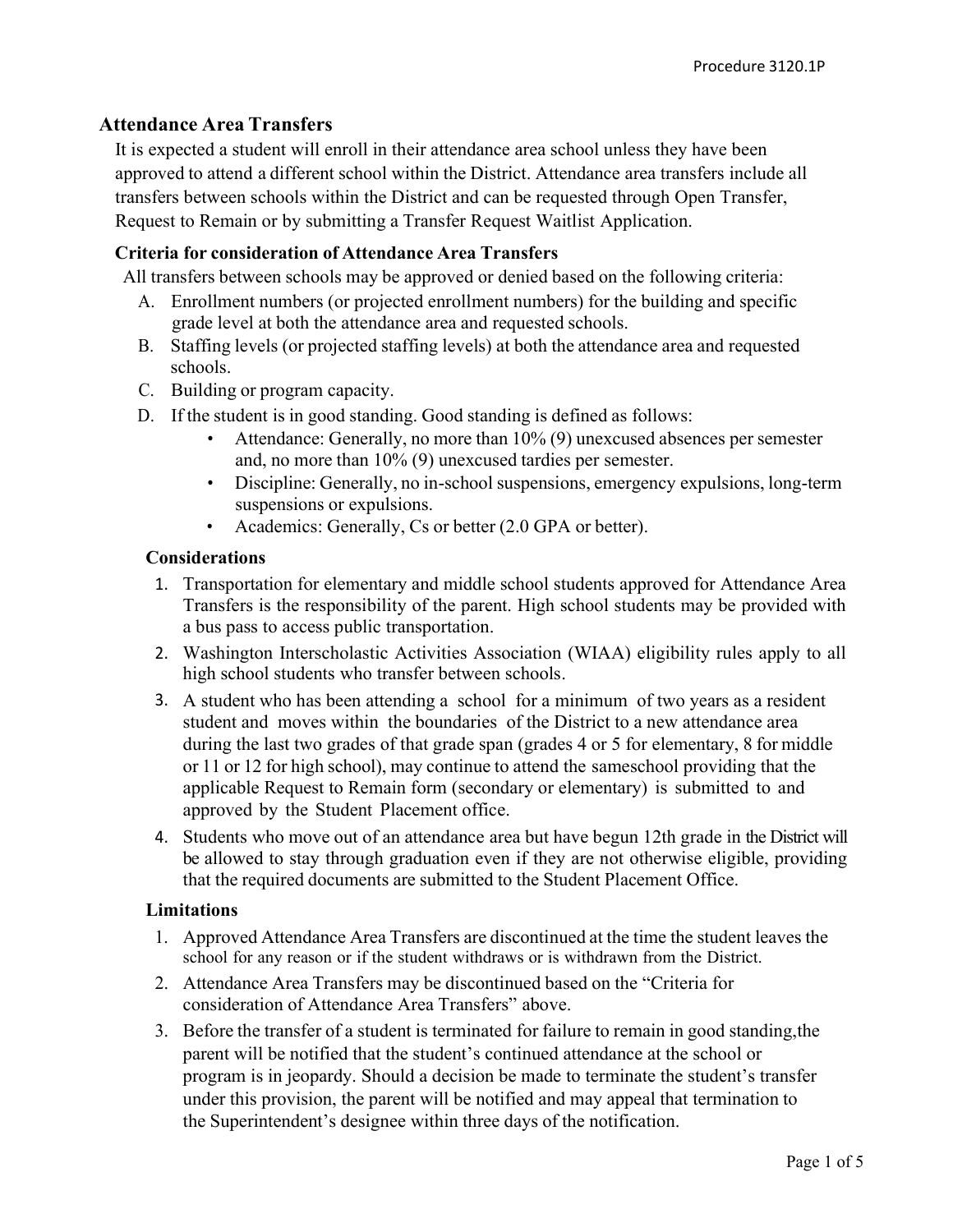4. Students approved to attend a school through an Attendance Area Transfer may be required to return to their attendance area school or transfer to another school if the enrollment in the school or grade level at the school in which they are enrolled increases to the point where there would be inadequate space for transfer students. Enrollment increases may be caused by an influx of new students within a school's existing boundaries or by the addition of new resident students to the school as the result of a boundary change or movement or expansion of a District Program.

Any parent or student with a complaint about compliance with this procedure may follow the complaint process outlined in Procedure 4220P.

## Transfer Requests for the current school year

Transfer requests for the current school year are mainly for students who wish to continue enrollment at their current school due to the family moving to a different attendance area within the District.

## Request to Remain

Students who wish to remain at their initial enrollment school after moving to a different attendance area within the District may continue enrollment at the school provided that the student is in and remains in good standing. These transfer requests for the current school year will be considered based on the "Criteria for consideration of Attendance Area Transfers" above; with the specific considerations by enrollment level stated below.

#### Elementary

Each elementary request will also be considered and acted on by the Student Placement supervisor in conjunction with the Deputy Superintendent based on actual or projected enrollment numbers, staffing levels and the building or program capacity of both schools. Secondary

# Secondary students enrolled in a Choice Program or self-contained Advanced Learning services who wish to opt out may do so and remain at their initial secondary enrollment school to complete the school level.

#### A. Time Schedule

- 1. Request to Remain applications will be accepted for the current school year.
- 2. Requests may be submitted at any time during the school year but will typically be in conjunction with the change of residence notification. The parent must notify the District within five (5) days of changing residence.
- 3. If the request to remain is denied, transfer to the new attendance area school will occur at the semester for secondary students and for elementary students at the next natural break or earlier if the parent so requests.

#### B. Process

- 1. Submit the applicable Request to Remain application (elementary or secondary) to the Student Placement office.
- 2. Parents will be notified of the decision via the email address provided on the form.

#### C. Considerations

1. Requests to remain will be approved or denied based on the "Criteria for consideration of Attendance Area Transfers" and the stated enrollment level specific considerations.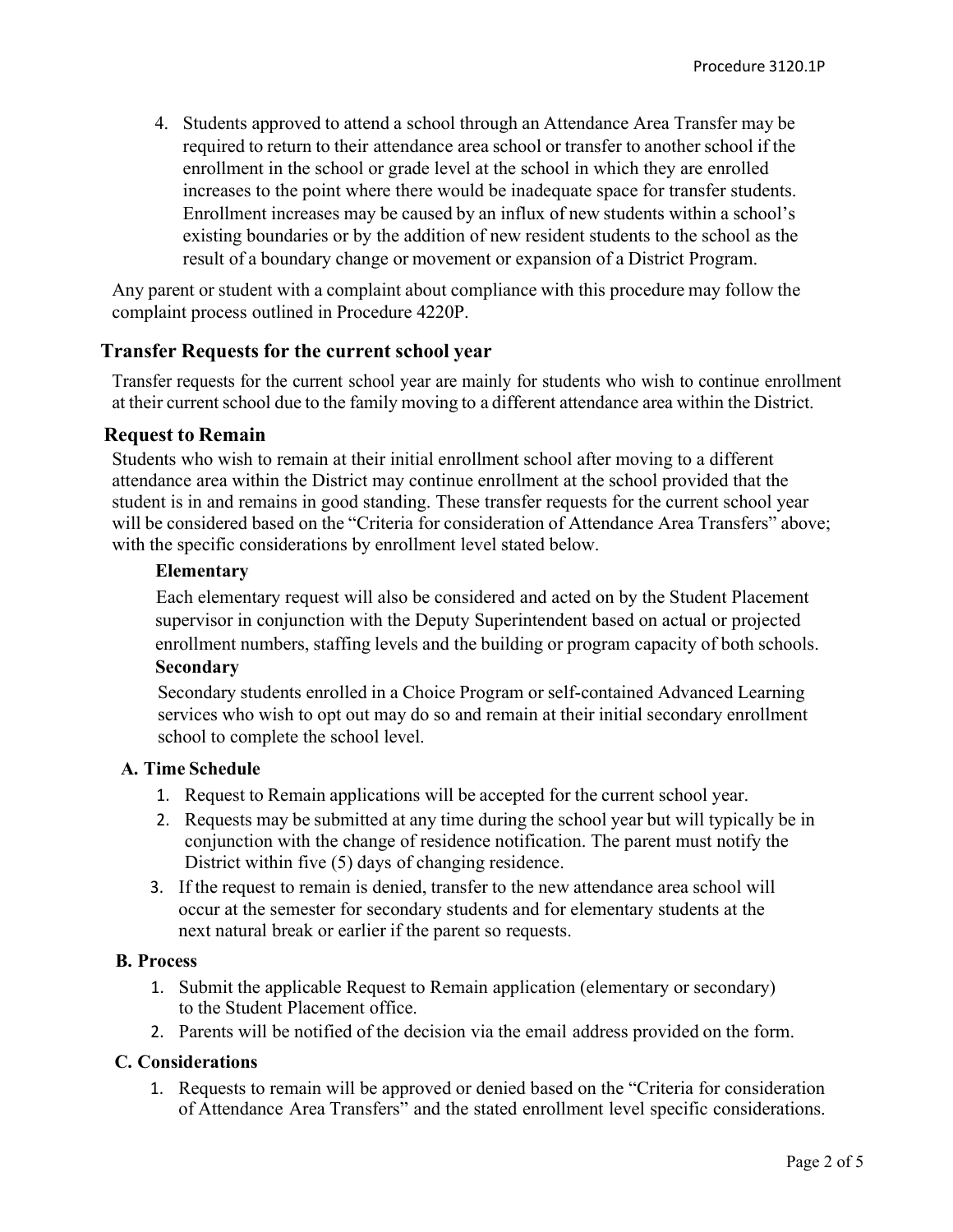- 2. The student must be in good standing at their current school.
- 3. The family move must have occurred after the start of the entry level grade (kindergarten for elementary school,  $6<sup>th</sup>$ grade for middle school and  $9<sup>th</sup>$  grade for high school).
- 4. To the extent allowed under Policy 3120, an approved request to remain, continues until the student completes the education level (elementary, middle or high school).
- 5. If the student is not eligible to complete the school level, the request may be approved to complete the school year, transfer to the new attendance area will begin at the start of the new school year.

#### D. Limitations

Once approved, a Request to Remain may be revoked for the following reasons - based on the "Criteria for consideration of Attendance Area Transfers".

- 1. The student is not in good standing.
- 2. Enrollment numbers, staffing levels and building or program capacity.
- 3. If it is found that the move to a different attendance area occurred prior to the start of the entry grade level (kindergarten for elementary,  $6<sup>th</sup>$  grade for middle school and 9<sup>th</sup> grade for high school).

## Transfer Requests for the next school year

Transfer Requests for the next school year are primarily requested through the Open Transfer process. Students who miss the Open Transfer process may submit a Transfer Request Waitlist Application. This process is also for nonresident children of eligible District employees.

## Open Transfer

## A. Application Process

- 1. Annually, a period of approximately six weeks will be established and communicated by the Student Placement office via the District website. All eligible submissions received will be acted upon at the close of the Open Transfer application period.
- 2. The "Criteria for consideration of Attendance Area Transfers" are used to determine if students will be admitted to a specific school, with the following exception:
	- a. Good standing is not reviewed for Open Transfer applicants; however, a student approved through Open Transfer must remain in good standing for continued enrollment at the new school see "Attendance Area Transfers, Limitations, number 3".
- 3. Applications are accepted through an online process on the District website. Students may only apply to one school and only one application will be accepted. Multiple applications for the same student will result in all applications being rejected. Families who do not have internet access may use a kiosk at any school or at the District office. If additional assistance is needed families may contact Student Placement to ensure their student's information is entered into the online application.
- 4. All Open Transfer applications received during the application period will be considered equally and all eligible applicants will be placed in a general lottery following the close of the application period. Qualified applicants will then be placed on the requested school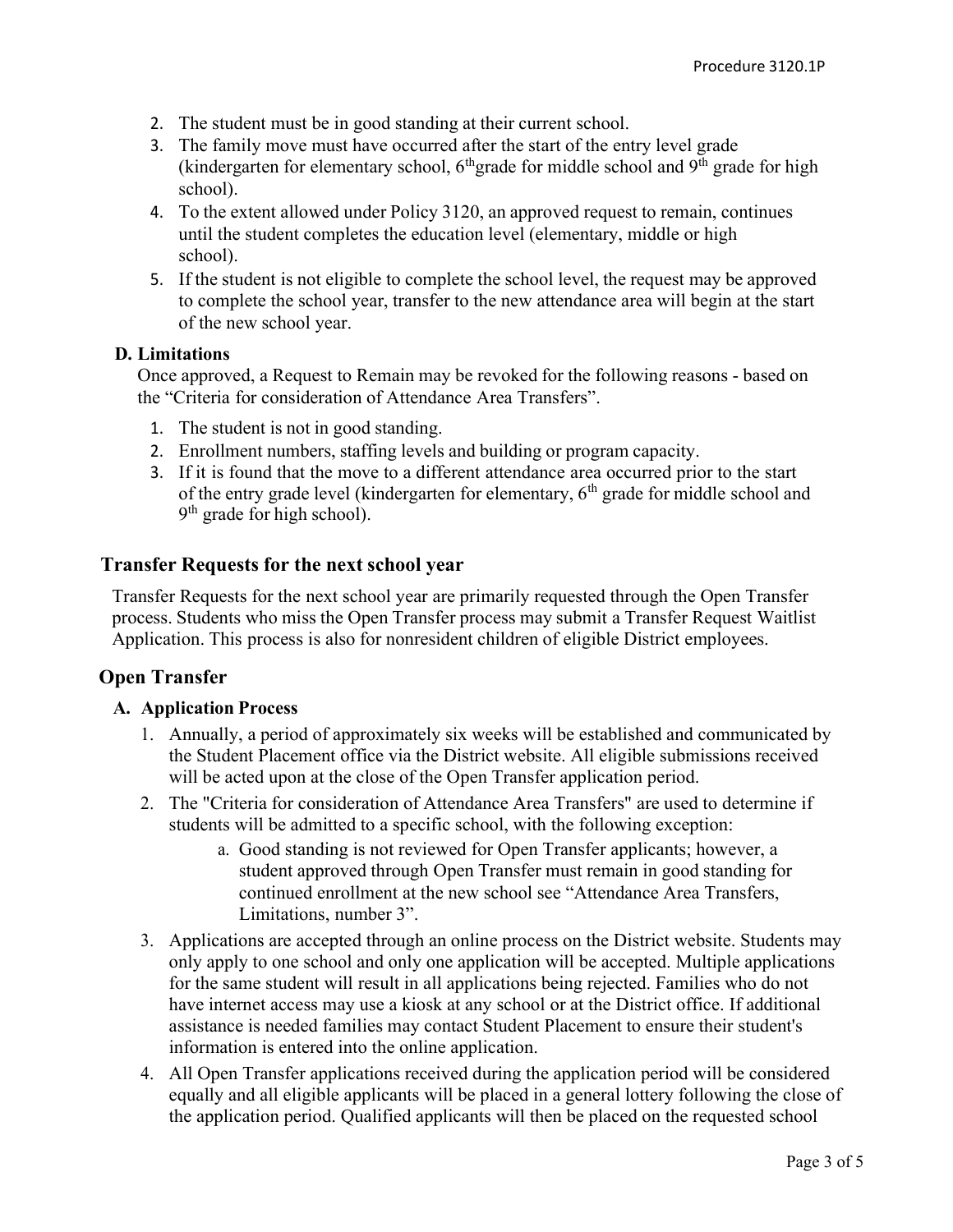list by grade level in the order of their general lottery number. Applicants with priority, children of eligible District employees and those having sibling preference, will be moved to the top of each list. Available spots will be offered to students by their list order, those not offered placement will be placed on a waitlist. All lotteries will be conducted by Student Placement and are closed to the public. The transfer, if granted, will commence on the first day of the next school year.

- 5. If the student who is applying has a sibling at the requested school through an approved attendance area transfer, the applying sibling will have preference in admission (first-tier) providing that both siblings will attend the school together for a minimum of one year. The incoming sibling must apply during the Open Transfer application period or submit a Transfer Request Waitlist application if they wish to invoke sibling preference. However, admission is not guaranteed.
- 6. If the student who is applying has a sibling placed at the requested school through a District centered program (Special Education, Choice Language Program or Advanced Learning) the applying sibling will have secondary preference in admission (second-tier) providing that both siblings will attend the school together for a minimum of one year. The incoming sibling must apply through Open Transfer or submit a Transfer Request Waitlist application if they wish to invoke sibling preference.

Please note: there is no sibling preference for District Determined Transfers.

- 7. If a student is accepted to a school, the parent will have one week to accept the placement offer. If there is no reply or if the offer is declined, it will be rescinded, and placement may be offered to the next student on the waitlist.
- 8. All students accepted to a school through Open Transfer will be required to establish residency. New students will need to enroll within 2 weeks of acceptance or within the time frame communicated by Student Placement. Failure to do so in the time- frame communicated may result in the offer to the school being rescinded.
- 9. Students may return to their attendance area school but, once an Open Transfer offer is declined or an accepted offer is canceled it is rescinded and placement may be offered to the next student on the waitlist; therefore, not available for later consideration.
- 10. Parents of students placed in a District centered program (Advanced Learning or Special Education) who wish to change schools must work with the appropriate department – Advanced Learning or Special Education. These requests are not Attendance Area Transfer requests.

### B. Waitlists

- 1. Students not accepted through Open Transfer will be placed on a waitlist in the order of their general lottery number. If a student is placed on a waitlist, the parent should plan on the student attending their attendance area school. Student Placement will continue to look at enrollment numbers and may offer placement through the secondweek of the upcoming school year. If space becomes available, families will be contacted immediately as it is important to get students placed in school as soon as possible.
- 2. Additional placements (typically in late August) may be offered to alleviate overcrowding at a school; in this case, students from the overcapacity school will be offered placement to their requested school without regard to their waitlist number.
- 3. Open Transfer waitlists will not be carried over from year to year.